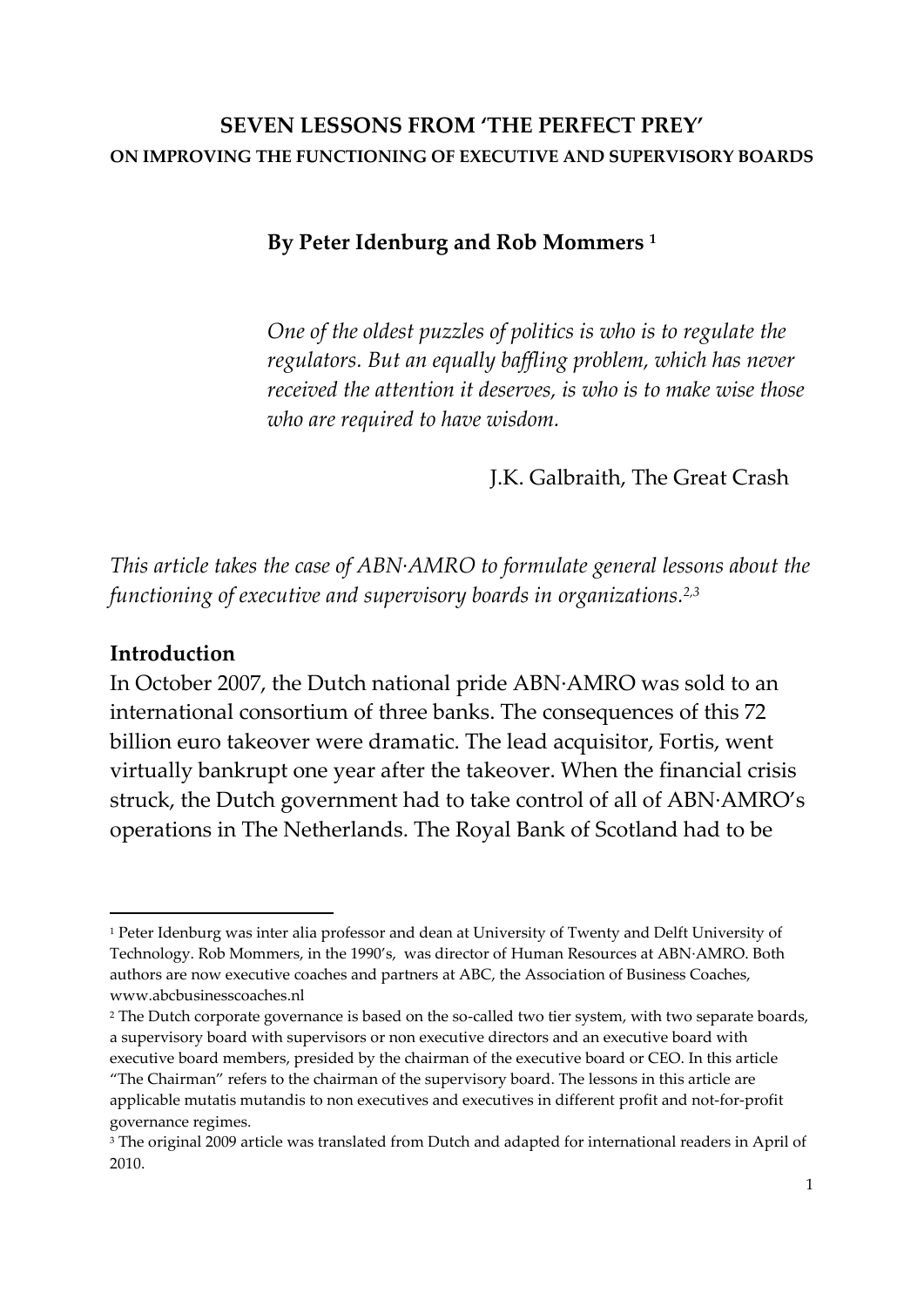rescued by the British government. Only Banco Santander turned out to be sustainable.

Jeroen Smits' book 'The Perfect Prey' investigates the history and the conditions that led to the acquisition of ABN∙AMRO. It is a product of excellent journalism, giving a unique insight into the functioning of the executive board of ABN∙AMRO and the interaction between that board and its supervisory board. After its release in October 2008, the book became an instant bestseller. Many commentators and editorial articles referred to its revealing contents. Wouter Bos, then minister of Finance, called on all of his civil servants to read the book.

Several years after, various questions that arise from reading the book are still relevant. Was the situation at ABN∙AMRO unique or do the executive and supervisory boards of other companies function in a similar manner? Which general lessons about management and supervision can be drawn from this drama? Is a renewal of the supervisory function called for?

We set out to answer these questions and spoke about these issues with ABN∙AMRO insiders who shared their thoughts openly on condition of anonymity. This article distills seven major lessons from these conversations. It is neither intended as a critical review of 'The Perfect Prey' or an evaluation or final judgment of the chief protagonists in this history.

Nearly everyone we spoke to agrees that the exercise of the supervisory function within the bank fell short, $4$  and that it might have been prevented that ABN∙AMRO was sold to the international consortium. The opinion that supervisory boards should change and function differently is also broadly shared. This conclusion concerns all companies and not-for-profit organizations.

 $\overline{\phantom{a}}$ 

<sup>4</sup> External supervisory authorities such as De Nederlandsche Bank (DNB) also influenced the conditions that led to the takeover of ABNAMRO, but this article does not concern them.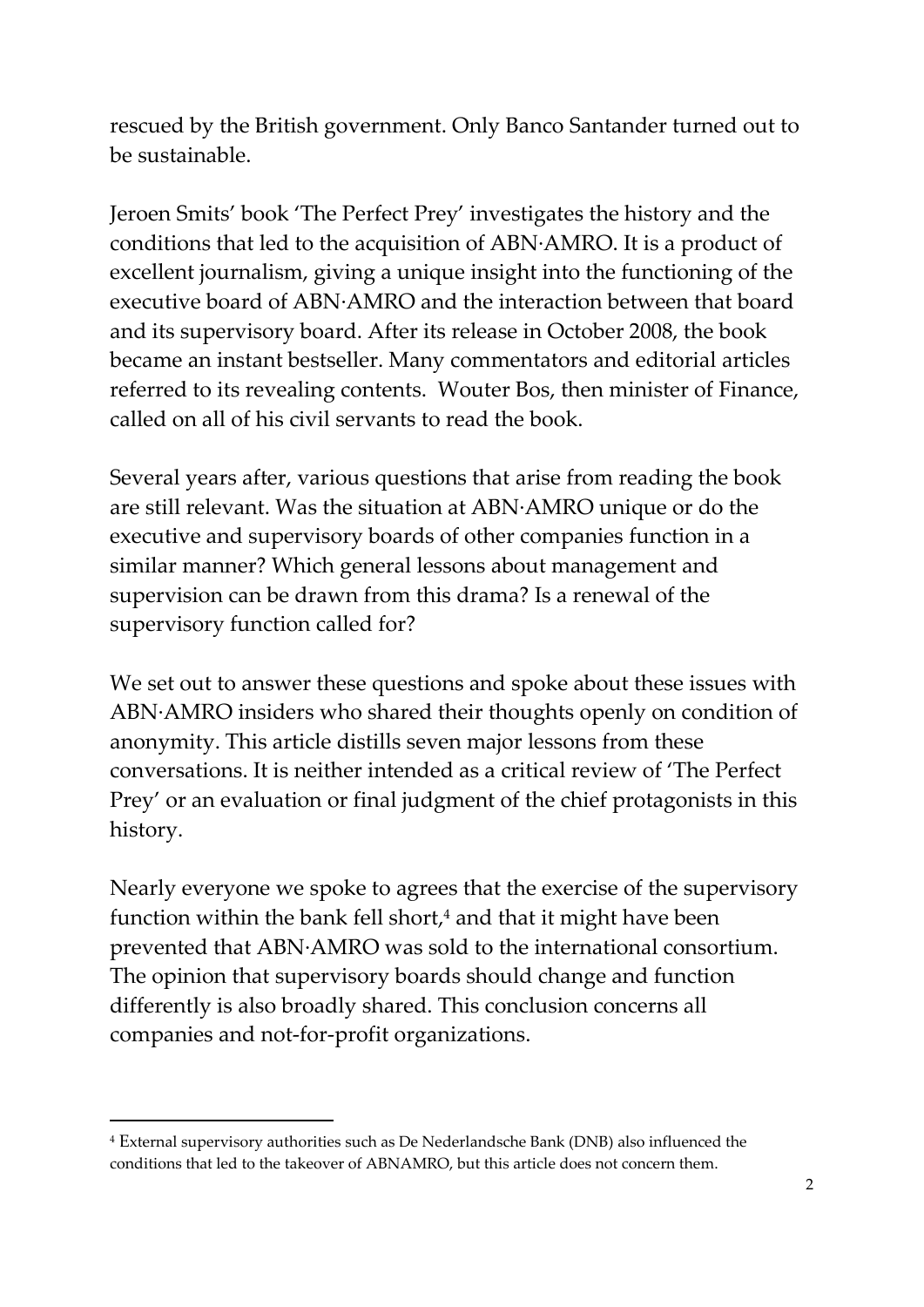It is easy to draw superficial conclusions after reading 'The Perfect Prey'. One such conclusion is that the entire Corporate governance legislation for supervision should be overhauled.<sup>5</sup> Another is that it was blind pride or Machiavellian practice in the board of directors that led to ABN∙AMRO's demise. For an alternative, real understanding, we should take into account a complex situation involving many factors and actors and evolving over a period of more than 15 years.

The authors of this article are of the opinion that there must be rules and regulations. However, if the operations of executive and non executive board members are completely pinned down by rules, this will lead to behavior exclusively concerned with compliance and consequently lead to the erosion of private responsible conduct of the members.

No matter how many rules, the real test for non executives remains how to discharge their tasks in actual practice, how to make use of their prerogatives and how to fulfill their moral values. Supervision is a job with rules of conduct. It is based on sharp observation, knowledge, insight, wisdom and intuition. Enforced rules never satisfy as means to anchor moral conduct and values.

Supervisors and executives at ABN∙AMRO belonged to the top brass of Dutch and international business. Better supervisory directors cannot be found. The lessons from 'The Perfect Prey' should be found in better teamwork by supervisors and between supervisors and executives. Human behavior is at stake here, not abstract systems or a choice between *one tier* and *two tier* boards.

*The most important conclusion – the one that connects the following seven lessons from 'The Perfect Prey' – is that supervisory boards and executive boards must become better in teamwork.*

**.** 

<sup>&</sup>lt;sup>5</sup> This article does not refer to new rules for banking activities after the crisis.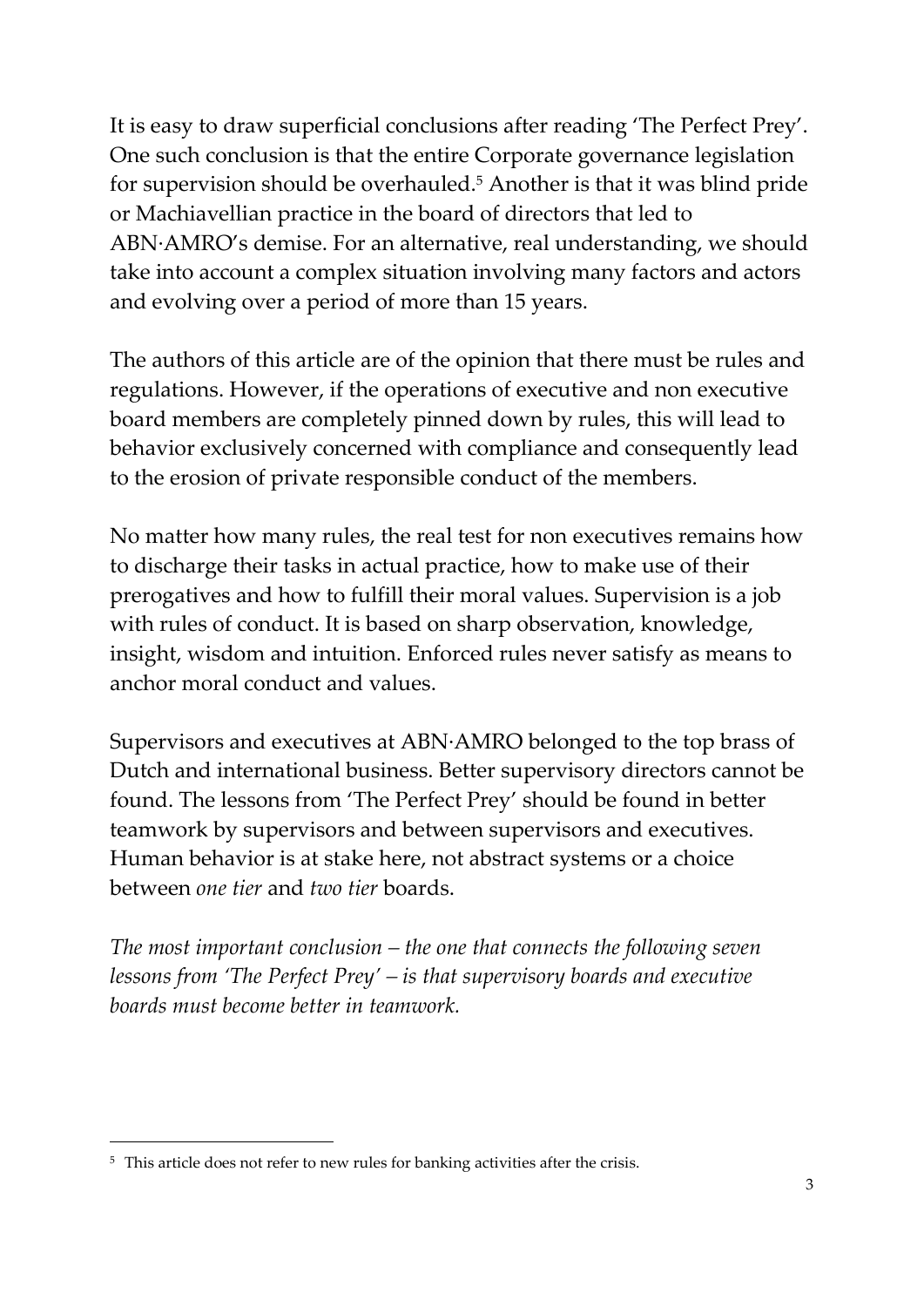### **1. A culture of indecision**

*Supervisors must secure that the executive board makes choices when circumstances demand so. Postponing or not making choices in order to avoid pain or other problems is also a choice, which will backfire sooner or later.*

The merger of the ABN and AMRO banks in 1991 was a joining of forces on the basis of equivalence. Not only were the names of the constituting parties merged, but also the entire executive and supervisory boards of both banks. The architects of this merger, Hazelhoff (ABN) and Nelissen (AMRO), decided to cover up any differences and to avoid conflicts of the kind we saw later when, for instance, Pakhoed and Van Ommeren merged to become Vopak. It is possible that the merger talks would not have succeeded if from the outset choices had been made about the future direction of the bank and about cutting the number of executive and supervisory directors. However, by not dealing with these issues immediately, a major flaw of the merger product remained. This flaw would confine all parties within the bank, until the acquisition of ABN∙AMRO in 2007. The culture of the merged bank became not to make choices.

Under the presidency of Jan Kalff (1994-2000), the bank saw a period of virtually unlimited growth, essentially without any restraining (financial) framework. Big acquisition projects in the USA, Brazil and Belgium kept the top managers busy (even though the latter failed).

At the start of the third millennium, a turning point became clear. The returns were too low, there was a shortage of capital and the development of the bank came to a standstill. The Enron affair and 9/11 triggered developments that resulted in strong external limitations to ABN∙AMRO's growth. Specifically, the Sarbanes Oxley Act and the newly strengthened supervision practice in the United States curtailed development.

In 2000, Rijkman Groenink became CEO and formulated new goals that had to turn the bank into an international top player. At that time, long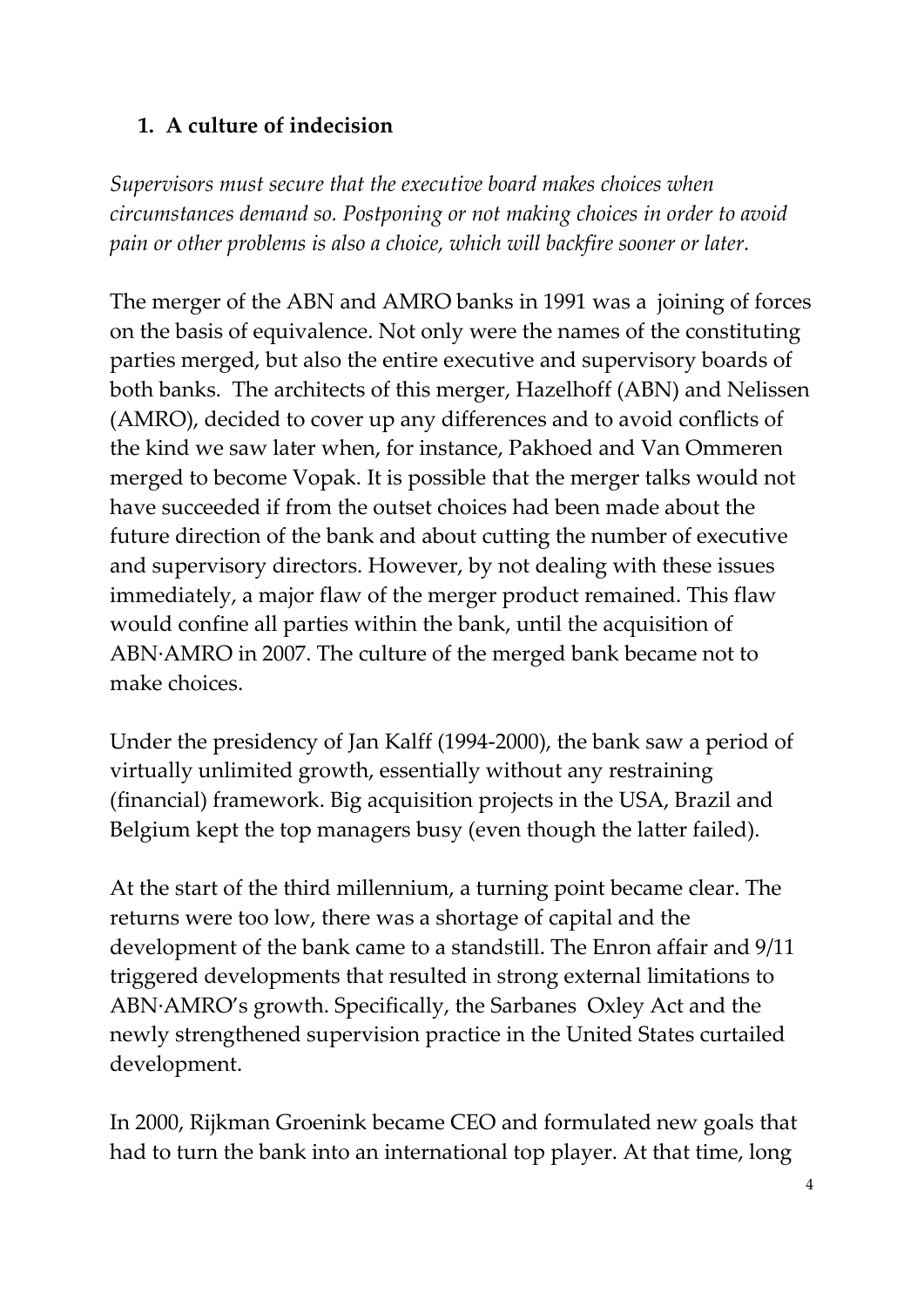present problems became more urgent. The bank turned out to be *stuck in the middle:* unable to compete with the world's biggest in either retail or investment banking. When it became clear that Groenink's new goals could not be achieved, he proposed to reassess them, believing that it would be better to correct the bank's ambitions than to fail altogether. However, this reassessment was considered wayward policy. Groenink failed to obtain the supervisory board's support; official ambitions remained unrealistically high.

In 2005, the bank started a new acquisition project of Antonveneta in Italy. This long but ultimately successful acquisition diverted attention from the emerging cliques with divided loyalties within the executive board. The culture of indecision grew to have a near stranglehold on the functioning of the executives, but they were incapable of solving these issues and the supervisory board did not urge them to make or implement fundamental choices or did not see the urgency of doing so.

The cultures of the retail and investment bank – the type of banker, the success factors and the remuneration – differ so strongly that in fact no examples exist of banks were these activities are successfully integrated as equals. The board of such a Mesopotamia can function only as the holding company of a portfolio of activities. In practice, the board members do not share a sense of collective responsibility for the overall result of the company, even though, according to the officially chosen legal formula, they should. Instead, board members trade favors and consider themselves as guardians of the interests of the business unit managers that report to them – managers that are fighting for their own turf below the board level. These managers do not circulate between business units but remain dedicated to one activity during their entire career.

Ever since the merger, a lot of time and effort was wasted discussing and deciding on a shared vision for the future development of ABN∙AMRO. When a principal choice for that development was eventually made in 2001, the implementation was frustrated by the remaining, underlying oppositions.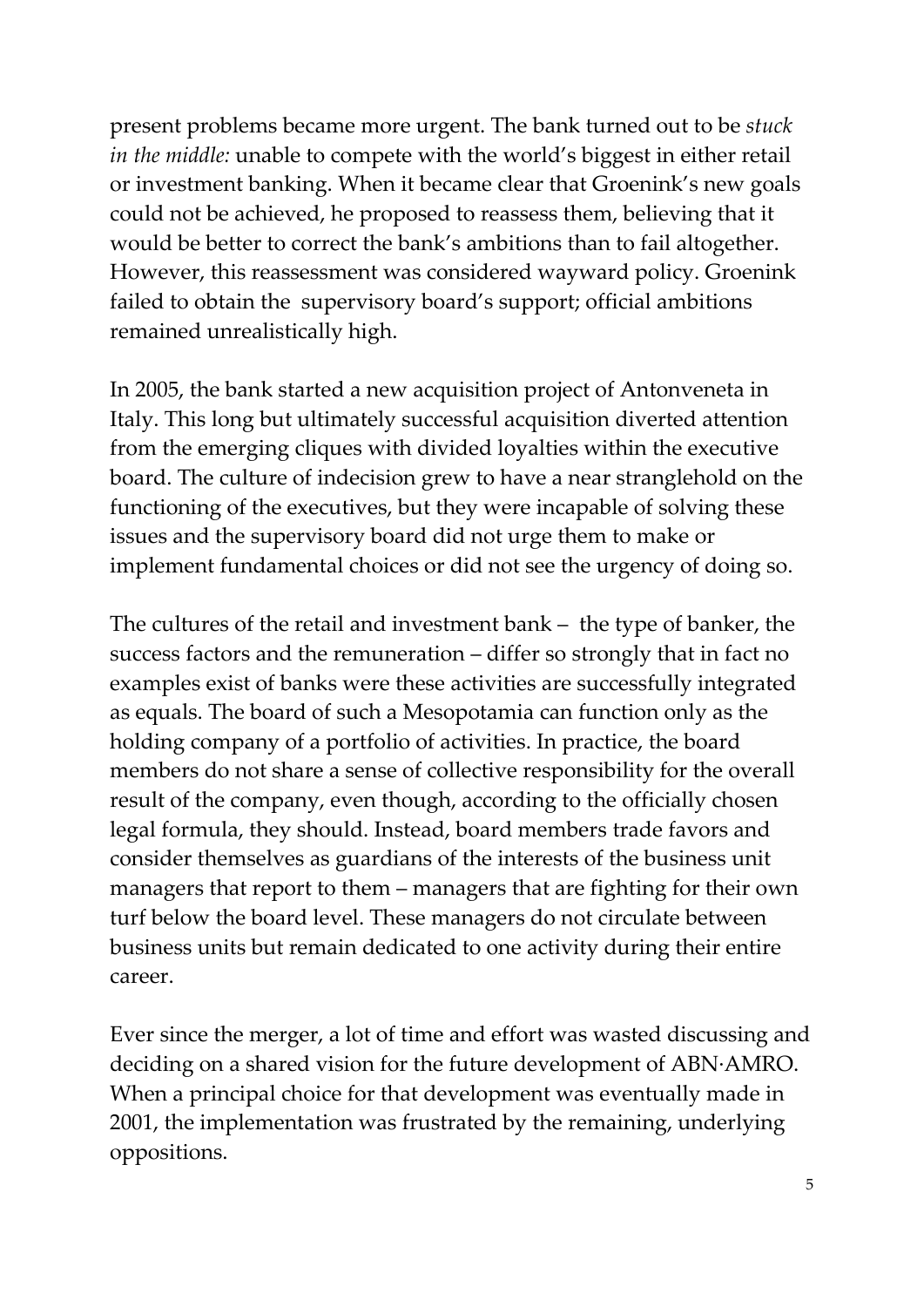Sooner or later, every diversified company must decide what constitutes the added value of its interlinkages. This added value must be proactively and decisively pursued, *before* external factors demand so.

### **2. Focus on core activities**

*Fully understanding the core activities and nurturing the core competences of a company are key success factors.*

Since C.K. Prahalad and Gary Hamel introduced the concepts of *core activity* and *core competence* in their 1990 HBR article *The Core Competence of the Corporation*, these have become generally accepted business principles. The quality of the core competences results from training, attention and energy of people, the coherence and interaction between employees and investments. For the oil exploration, production and refining activities of Shell, the core competence is processes and process management. For Unilever, it is products and marketing. For a retail bank, it is client services. But for an investment bank, it is the dealmaker, who is singularly focused on realizing transactions.

Due to the dominating pursuit of shareholder value, the executive board of ABN∙AMRO became the manager of a portfolio of business activities. The definition of what constituted a core competence could be changed at a glance if that would promise a higher return. As a consequence, the bank gradually lost sight of its core activities and the corresponding core competences. At one point, ABN∙AMRO in The Netherlands declared a large group of its employees 'superfluous'. The bank turned away smaller corporate clients because they yielded too little profit. The promotion of rich clients to become 'preferred clients' suggested to other clients that they were second class citizens.

In the 1990's and the Kalff period, credit analysis was still considered the core competence. In the traditional style of grandmothers kitchen, individual credit lines received all due attention. After Groenink became CEO, these activities disappeared from the board agenda.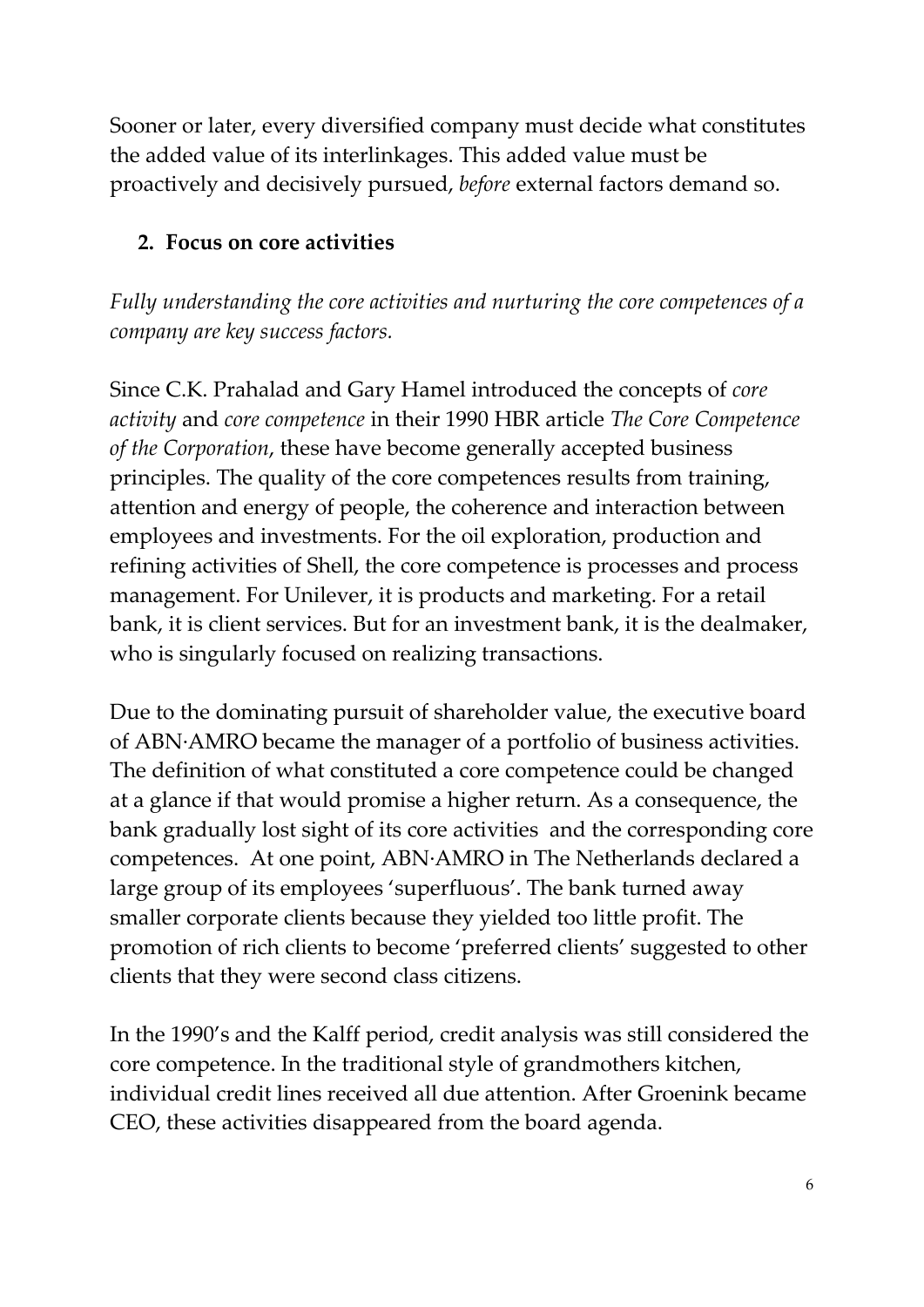In any investment bank, the best dealmaker is boss. He knows his value and the quality of his client relationships. In fact, the dealmakers themselves are the product. The importance of completing the transaction, with the attached commission, is their primary orientation.

The pursuit of shareholder value as the sole criterion for measuring the results of a company is simply unsustainable. In such a company, an indirect result becomes the main purpose. In fact, shareholder value is a product derived from many components, including the realization of value in the core activities. Supervisors and executives of an integrated company must understand the core activities, must decide on the success criteria and track their development with due care and attention. An example where this focus disappeared entirely is VNU Publishers, which in the course of the years went through such a radical transformation that hardly any of the original core competences and the related people survived.

## **3. Teamwork**

*An executive board must invest in a genuine dialogue to achieve consensus and must draw clear conclusions from dissident behavior or not following up on commitments.*

'The Perfect Prey' gives a detailed account of the culture of teamwork inside the executive board, providing interesting insight into patterns, rules of behavior and the leadership culture in the bank. Confronted with these insights, questions about the quality of teamwork arise. What are the dynamics between the executive board members and how are decisions made? Do the executives act like colleagues and do they accept a joint responsibility for the entire company or do they act as proxies for the business activities under their direct responsibility? Are they ready and willing to engage in a real dialogue with the aim of achieving consensus, or at least broadly supported decisions? Or is the board only a platform for the exchange of information, with the tacit assumption of non-intervention by other board members, in order to avoid conflicts? In the last case, the board is playing cat-and-mouse, a game in which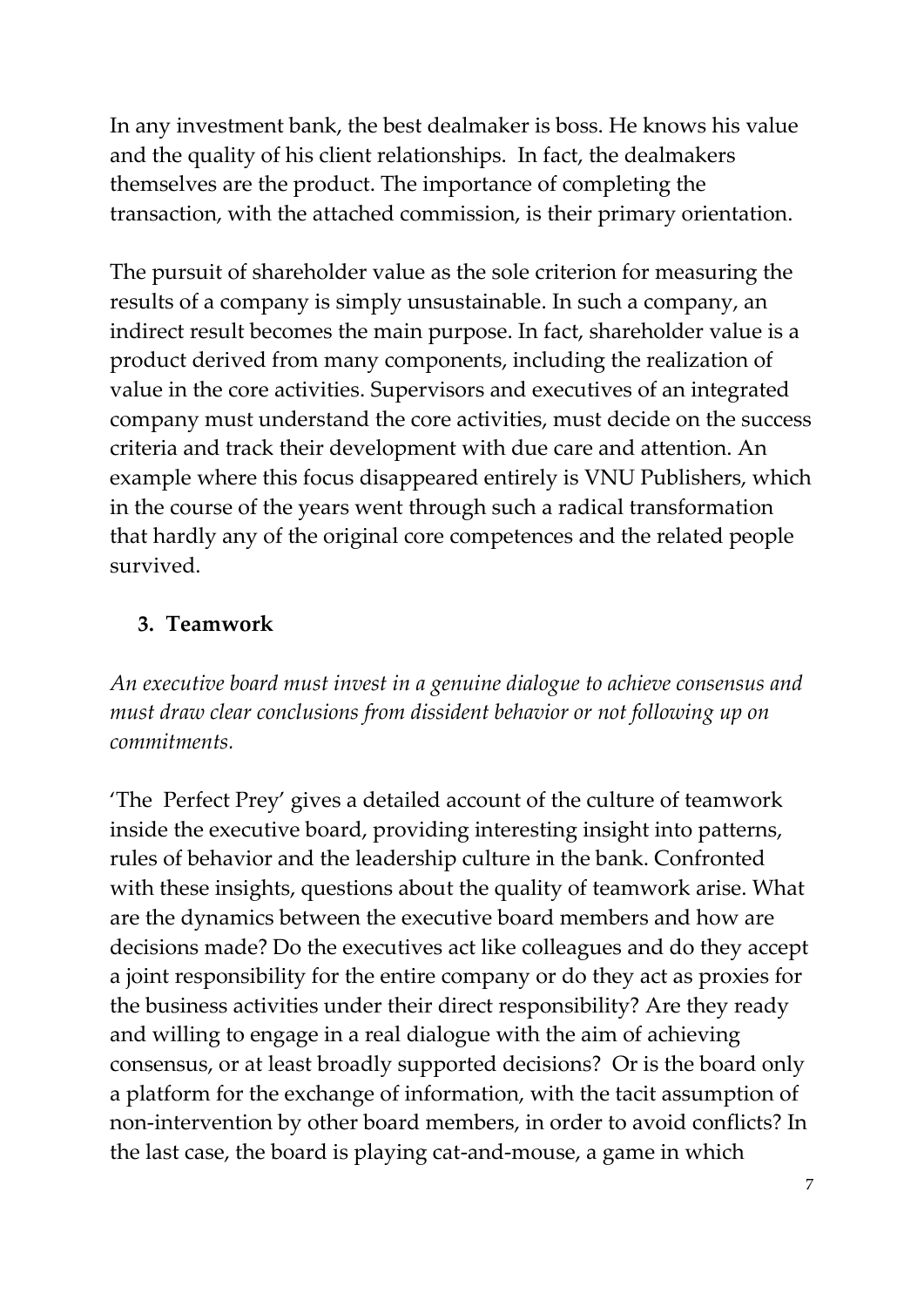nobody is entirely safe. To keep the board functioning in these circumstances, the 'demining services' must come and clear the area from time to time, in the form of an external coach or the chairman of the supervisory board.

At ABN∙AMRO, the executive board members behaved as if they had split personalities. They supported their board decisions verbally, but their actual managerial behavior in relation to the concrete policies showed the opposite – a lack of support. Their opinions depended on whom they were speaking to; this is learned instead of authentic behavior.

The merged bank did not have a tradition of strong leadership. The CEO could stop decisions which he disliked and the executives were entitled to veto decisions about their domains. This resulted in the formation of cliques, passive resistance, fake consensus and lip service : saying 'yes' and doing 'no' or the inverse. To take an example from soccer: eventually, it does not matter whether a team plays in a 4-2-4 system or a 4-3-3 system, as long as everyone acts his part. If this basic discipline is absent, the entire organization needs to deal with the far reaching consequences. This has much to do with exemplary behavior, which resonates in all levels of a business.

Rijkman Groenink was locked inside the board system and was unable to free himself. If a CEO does not act when commitments are not fulfilled, anarchy follows. Because nobody was taking any fundamental decisions, members of the executive board were no longer really involved, they lost their inspiration and backed out. The CEO is responsible for achieving real consensus and should intervene if that consensus is a fake. A deal is a deal. One is part of the game or one should take the consequences. You either play by the rules of that game, or should not play at all.

If a member of the board does not observe these basic rules there are really only two solutions: either the dissenter leaves the board of executives, or the CEO is replaced.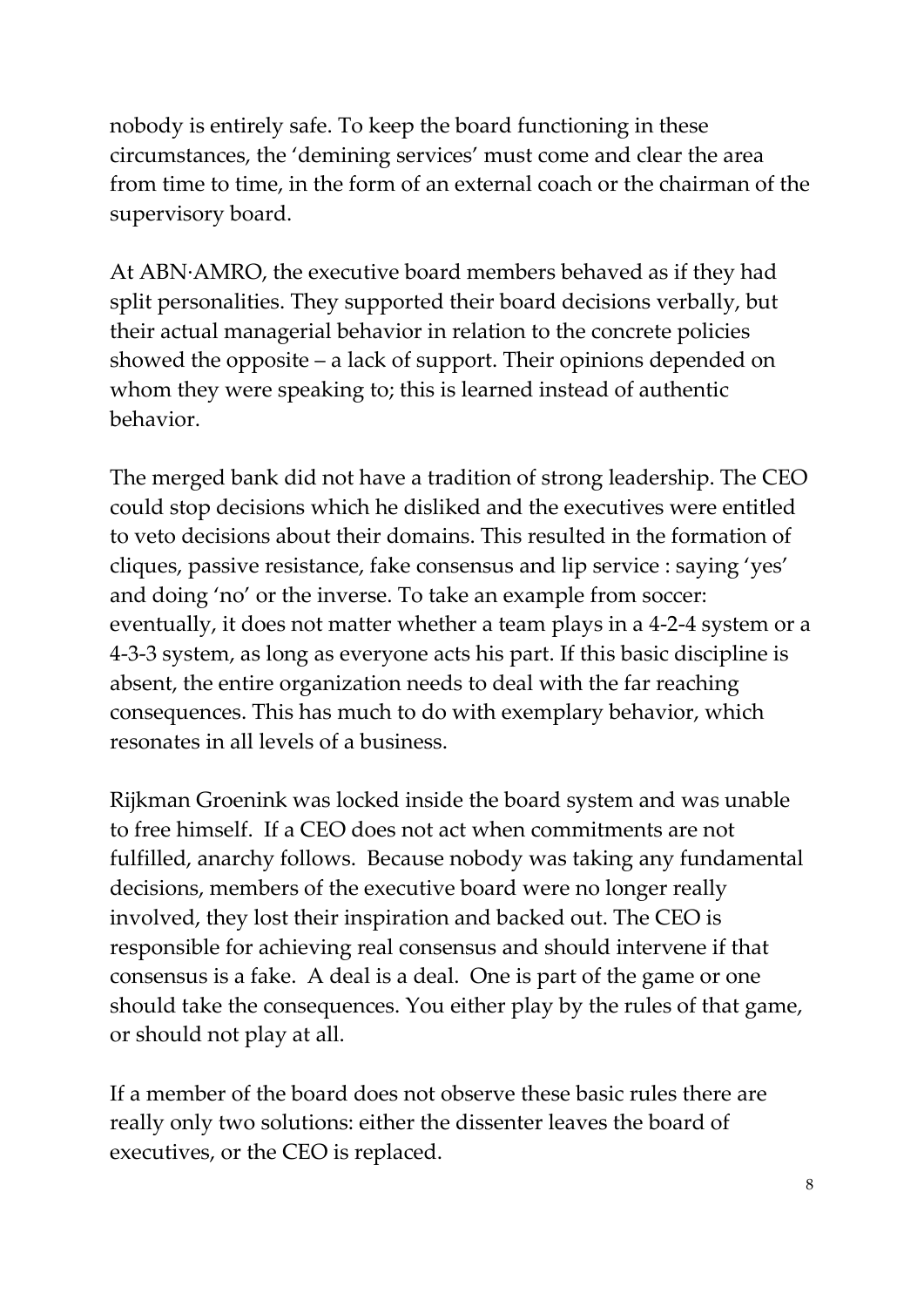## **4. Passively observing / Actively supervising**

*Supervisory directors must invest in themselves and in their team's development. This represents the difference between being a passive observer and an active supervisor; the difference between just looking on and contributing to the continuity of the company.*

The task of the supervisory board goes way beyond functions that are required by law or regulatory codes; it goes beyond approvals and appointments. Supervision in business also means: making agreements and commitments and controlling their follow-up, setting limits, demonstrating authority, guarding integrity and applying corrections via warning signals, clear instructions and – when all these fail – discharge of certain responsibilities or dismissal of executives.

A supervisory director should understand the context of the company and be aware of the role and broad, social responsibility of the board. He or she should be independent not only in a legal sense, but also in social and moral standards, attitude, opinion and posture. When properly mixed, these ingredients represent integrity.

Working from this basic integrity, supervisors must be critical, demand justification, but should not be overly controlling and give their confidence to the executives until clear signals demand otherwise. A supervisor should be informed and experienced; able to get all the relevant facts on the table**,** to question the executives and to break through intransparancies in their information. Supervisors should understand why executives want certain things, what drives them, how the emotional dynamics in the board play out. Summing up, supervisors should do all those things that put them in a position of shared responsibility for the behavior of the company.

The supervisory board of ABN∙AMRO did not act when the strategic dilemmas and disagreements within the executive board were not solved. Under the eyes of the supervisors, the leadership and management culture in the bank produced deadlock situations. Even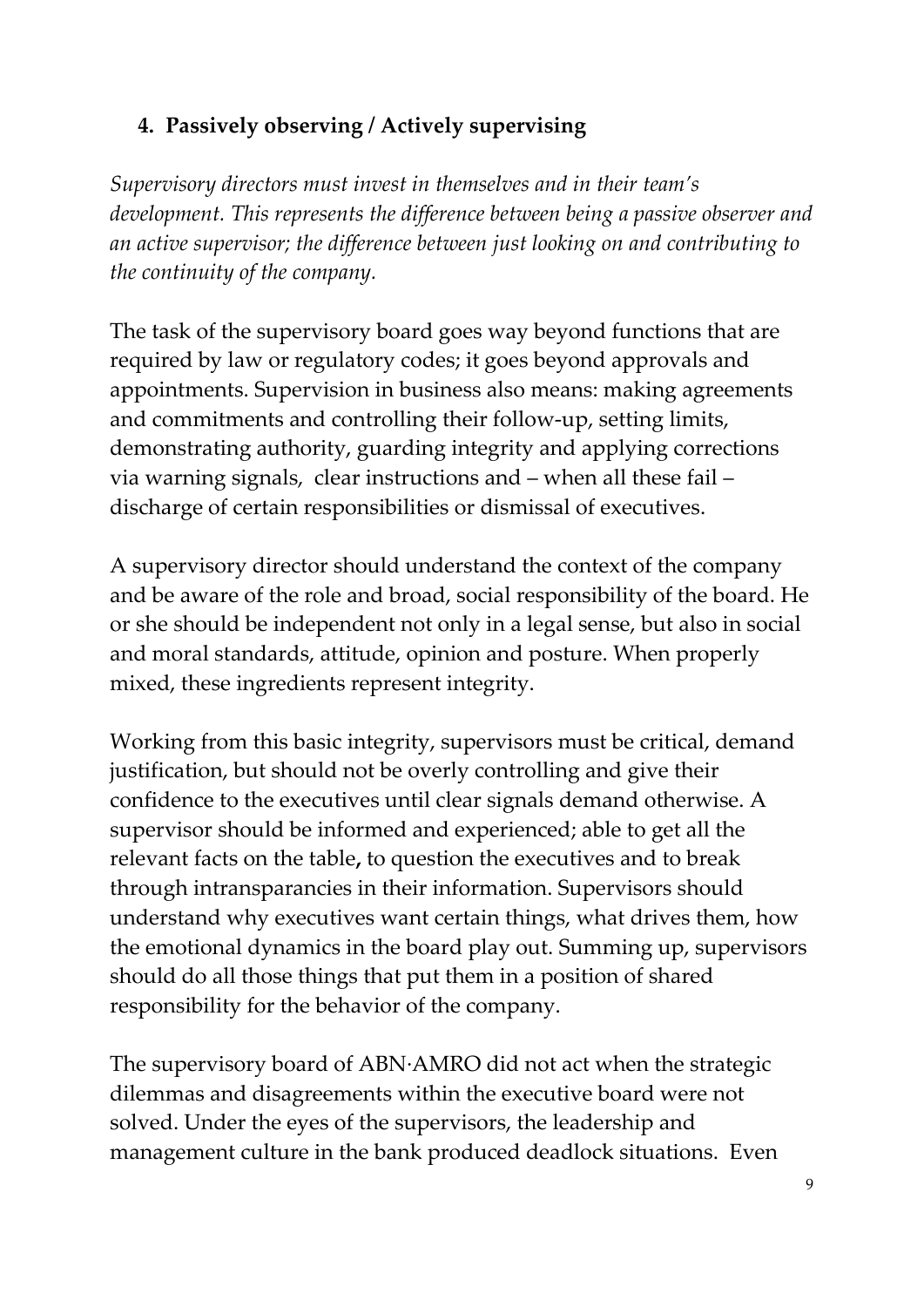when the CEO presented his dilemmas, the supervisory directors did not really lend him their ear. No solution was enforced.

The disagreement and disconnect inside the executive board impacted the supervisory board too. This was a very traditional supervisory board, basically passive, without taking action and responsibility. Supervisory directors usually have a very rich knowledge and corporate experience. They believe they know everything. But a supervisory board should invest in loyalty and respect, and in its own development as a team – even though they meet only 6 to 8 times a year. Just being competent as a supervisor – being a controller instead of an ambassador – is not enough. There needs to be a team effort.

Increasingly, this team building effort happens in *off-sites* with external facilitators. Those who are keen to collect supervisory board positions, but have no time or energy for these meetings, are unfit. Executives also carry a responsibility: they too reap the benefits from a well functioning supervisory board that refuses to act as a rubber stamp.

# **5. The chairman of the supervisory board**

*Within the supervisory board, the chairman plays the lead role. He should be genuinely independent of the CEO and act as an architect and director of the processes within his board.*

The chairman of the supervisory board is the linking pin between supervisors and executives. He is the decisive element in making or breaking the successful cooperation between the two boards. The chairman is responsible for the team development which mobilizes his own board's potential. Under the chairman's guidance, the team can grow, change and transform. The dynamics within the supervisory board, moreover, set an example which can influence the interaction patterns between executives.

There must be a relationship of fundamental trust between the chairman of the board and the executives. The position of a CEO who is not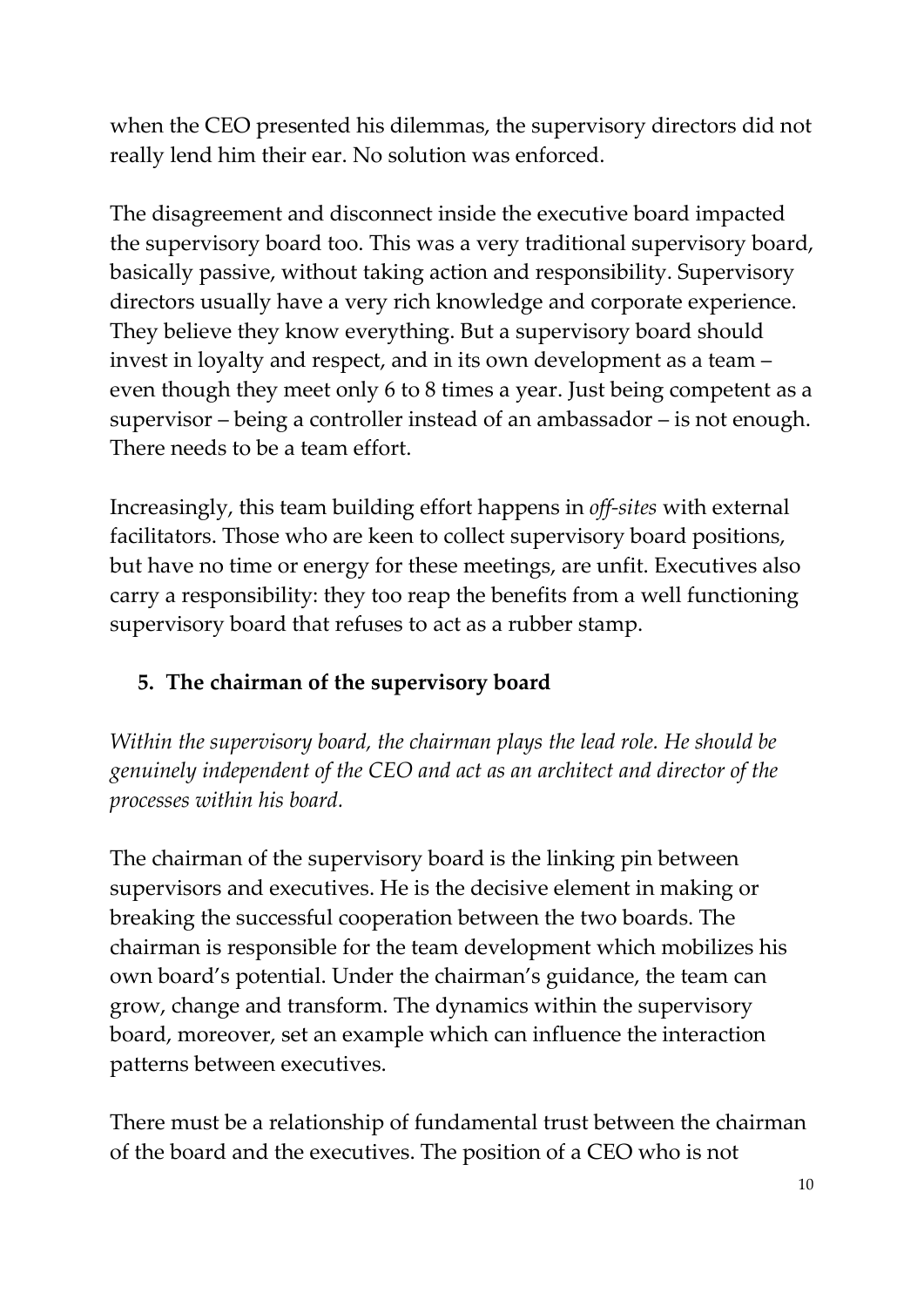supported by his chairman is extremely vulnerable. When there is no basis of fundamental trust, the executive board members will stay silent as children do when their parents are angry. On the other hand, the chairman should maintain a posture of independence towards the CEO and should have one-on-one meetings with the other executives at least once a year. He must supervise the CEO and avoid that a *folie a deux*  emerges.

To be truly independent, the chairman should not be afraid that success or failure of the CEO affects his own reputation. If there are struggles between executives which they themselves are unable to solve, the chairman should seek compromises or take decisive action. 'The Perfect Prey' describes various occasions where chairman Loudon did not support proposals by CEO Groenink without proposing alternative solutions. This attitude contributed to the erosion of Groenink's stature as CEO.

The chairman is supposed to engage actively with the company. He must give the executives leeway, but he should also be an attentive listener and should not be overly dominant. He is the guardian of the respect of supervisors for the executives and should prevent that the latter feel treated as freshmen, as some observes of the ABN∙AMRO board meetings reported. The board meetings should not degrade into meetings with pro forma agendas, in which everyone is asked for his/her opinion in turn, and the chairman subsequently concludes what the meeting has decided. In such a setting, there is no time and space reserved for further discussion about divergent opinions or for a more profound discussion on key issues.

When the American Arthur Martinez became chairman in a very turbulent time, it became evident that the chairman should ideally have residence not too far away from the head office and have close affinity with the culture of the country where the head office is located. Otherwise, the geographical and cultural distance simply becomes too big. This will detrimentally affect the functioning of the board.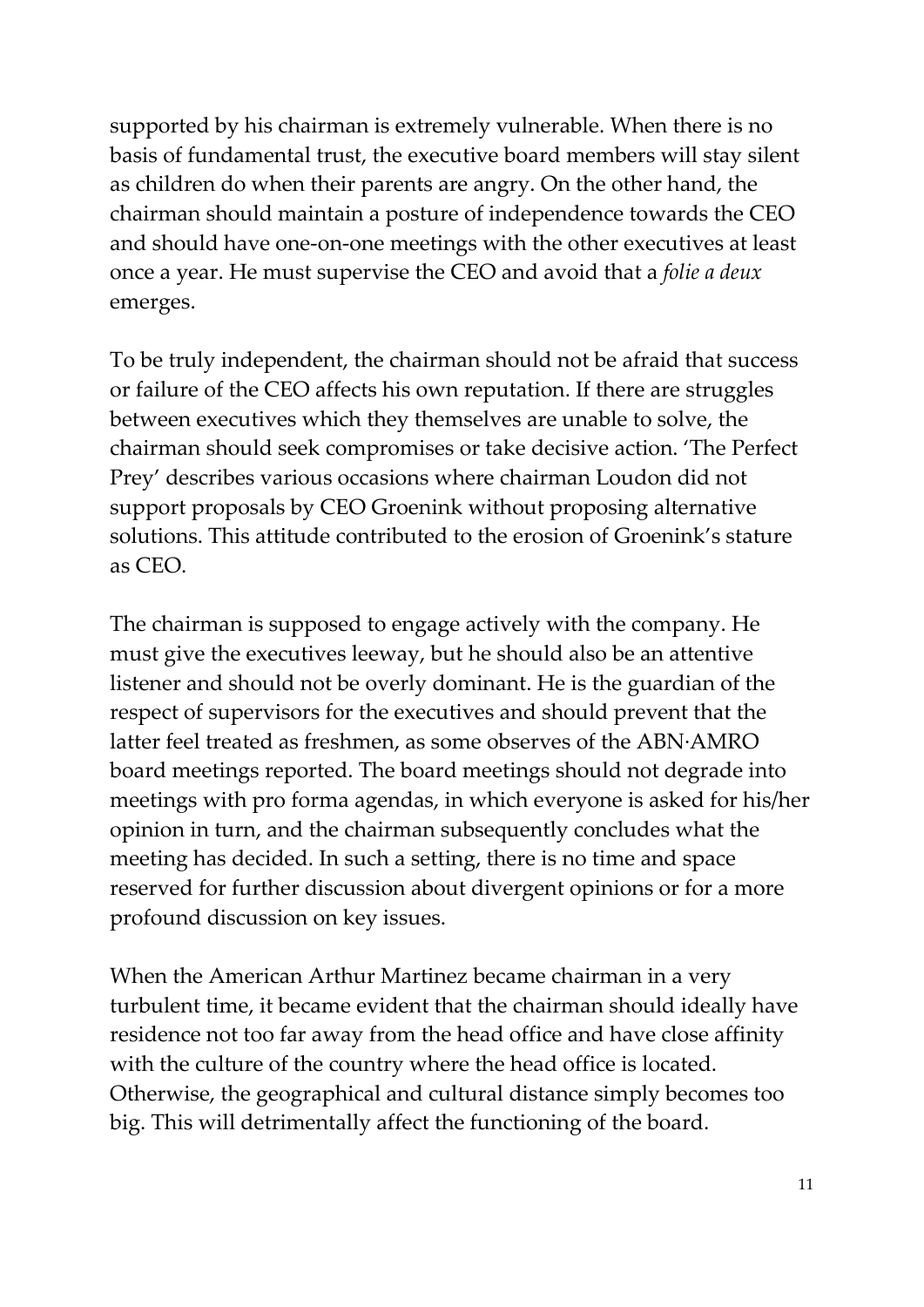#### **6. Fair Process**

*It is only on the basis of fair process that a board can be forged to become a unified team, with members feeling jointly responsible. If a director feels he is not really seen or heard, he has two options: disconnecting or stepping down.*

Real commitment of people not only depends on the outcome, but also on the process of exchange of opinions which leads to a decision. For the successful operation of a board, content and process are of equal relevance. Fair process in the boardroom is of decisive importance for the successful interplay between supervisors and executives. The members want to have their say, want to be heard and be convinced that their opinions have been taken into account, even though the final decision may be different.

In particular, the nomination process and appointment of the chairman and members of the executive board should be systematic, correct and guarded with extreme care. An important part of fair process is that the chairman explains why a certain decision has been taken, which arguments pro and con were taken into account and that he ensures that there is clarity about the consequences of a decision and about the rules of the game which ensue.

Fair process also embodies a culture of diversity within the board and openness for dissident opinions and even encouragement to venture those on the basis of (implicit) equivalence and mutual respect. In any real dialogue, the outcome is uncertain. This is the essential difference with a discussion, which always comprises non-negotiable elements. Only on the basis of an open dialogue can blind spots be uncovered and *groupthink* avoided. Fair process of board operations is the opposite of a board with a predetermined agenda and an explicit or tacit hierarchy. It also differs substantially from a board culture where members behave as proxies of their supporting units. Only on the basis of fair process can a board really be forged to unity, with members feeling jointly responsible.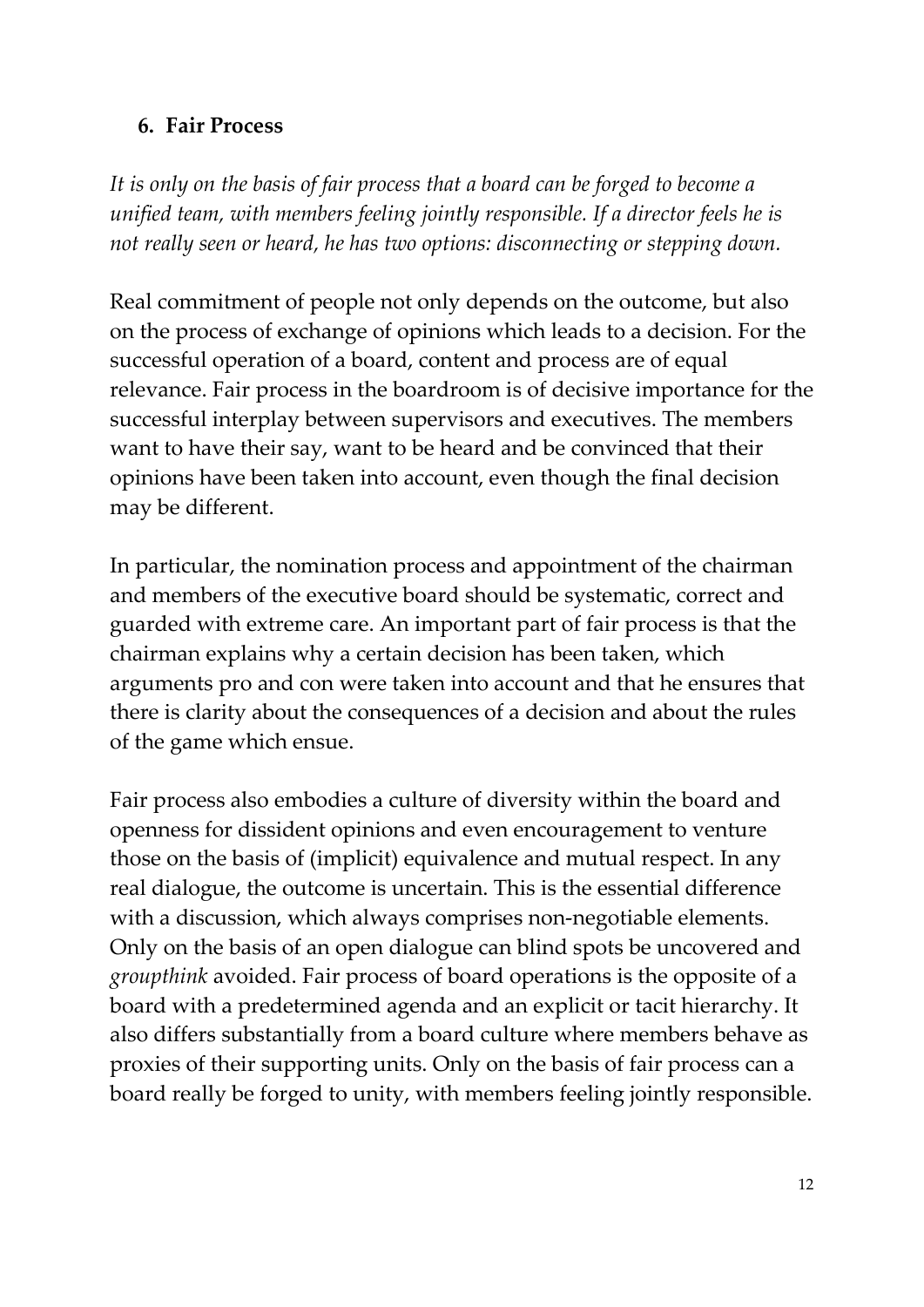### **7. Evaluation and self-evaluation**

*Processes of evaluation and self-evaluation of supervisory and executive boards should be addressed more systematically. Assessment of proposed members to chart the consequences of their appointment on the functioning of the team is desirable.*

The Dutch corporate governance code prescribes that at least once a year, the supervisory board, in the absence of the executive board members, discusses the functioning of the board as a team and of the individual members, as well as its own functioning and that of their members individually. In many a boardroom, this evaluation and self-evaluation is still in its infancy. At ABN∙AMRO, supervisory directors operated at a distance, with little time available. They left it to the CEO to orchestrate their exchange with executives in board meetings. Outside these meetings they had few contacts with individual board members, let alone with managers one level down.

Contacts of individual supervisory board members with executives must take place in an orderly way. Due diligence and care applied to hearing individual executives will influence their behavior as team members.

The evaluation of executives must also take into account who they are as human beings, not only what their formal capabilities or results are. How do they behave in and outside meetings? Do they behave differently in their private lives? How do they operate within a team? Do they consistently operate on the fringes of what is acceptable, keeping one another captive of their own ambitions? An assessment prior to the appointment of executives may provide clues about their possible influence on the functioning of the team. Narcissistic behavior of CEOs or executives will sooner or later harm the company dramatically.

The self-evaluation of the supervisory board is an important moment for reflection on their own behavior and that of the board as a team. In this context, the exchange of feedback must be stimulated. The chairman